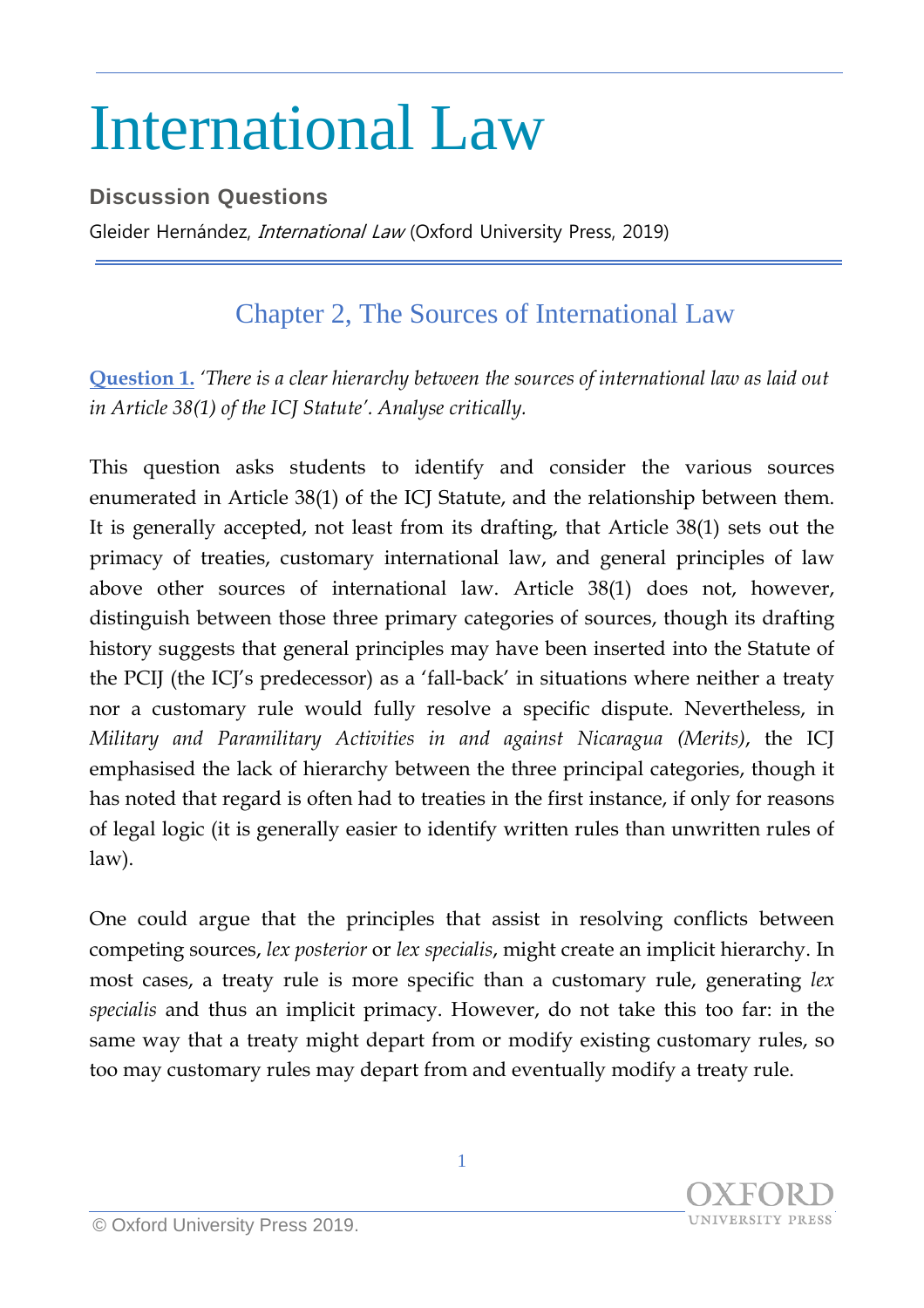Finally, it bears noting that the subsidiary sources of international law are of great practical importance. Even though judicial decisions and the writings of publicists are merely 'subsidiary means' (and to them we may add e.g. ILC Reports and Draft Articles, resolutions of the organs of IOs such as the General Assembly and Security Council, and other evidence, often the statements of such bodies, and in particular those of the ICJ and other international courts, are regarded as authoritative statements to interpret a treaty obligation or to ascertain the existence of a customary legal rule.

If there is any hierarchy of sources, it would be between the sources enumeraged in Article 38(1) and peremptory norms of international law, or rules of *jus cogens*. A treaty becomes void if in conflict with *jus cogens*, and customary international law or general principles would of course suffer a similar fate.

**Question 2.** *'In addition to being consistent and widespread, practice must unfold over a long period of time for a new customary rule to be established.' Analyse this statement critically.*

Customary international law is not established mechanically. There are no objective yardsticks of duration, consistency, or uniformity upon which one can rely. For example, in *North Sea Continental Shelf*, the ICJ considered that a brief passage of time was not itself a 'bar' to the creation of a new customary rule, provided that practice was sufficiently extensive and uniform (see also *Nicaragua* and *Anglo-Norwegian Fisheries* cases). It is also widely accepted that the United States and Soviet Union crystallised custom rapidly, if not 'instantly', when they ratified the Outer Space Treaty, given the strength of *opinio juris* as to the provisions of that treaty. In this respect, time is not the indispensable factor. As regards uniformity, it need not be universal: for example objection (*Anglo-Norwegian Fisheries*, and outright non-compliance (*Nicaragua)*, none of which will undermine a customary rule for having a lack of complete uniformity. Finally, as regards consistency, once again you can have persistent objection and of course the existence of regional custom (*Asylum*) or bilateral obligations rooted in custom (see *Right of Passage*) that detract from an argument of absolute consistency.